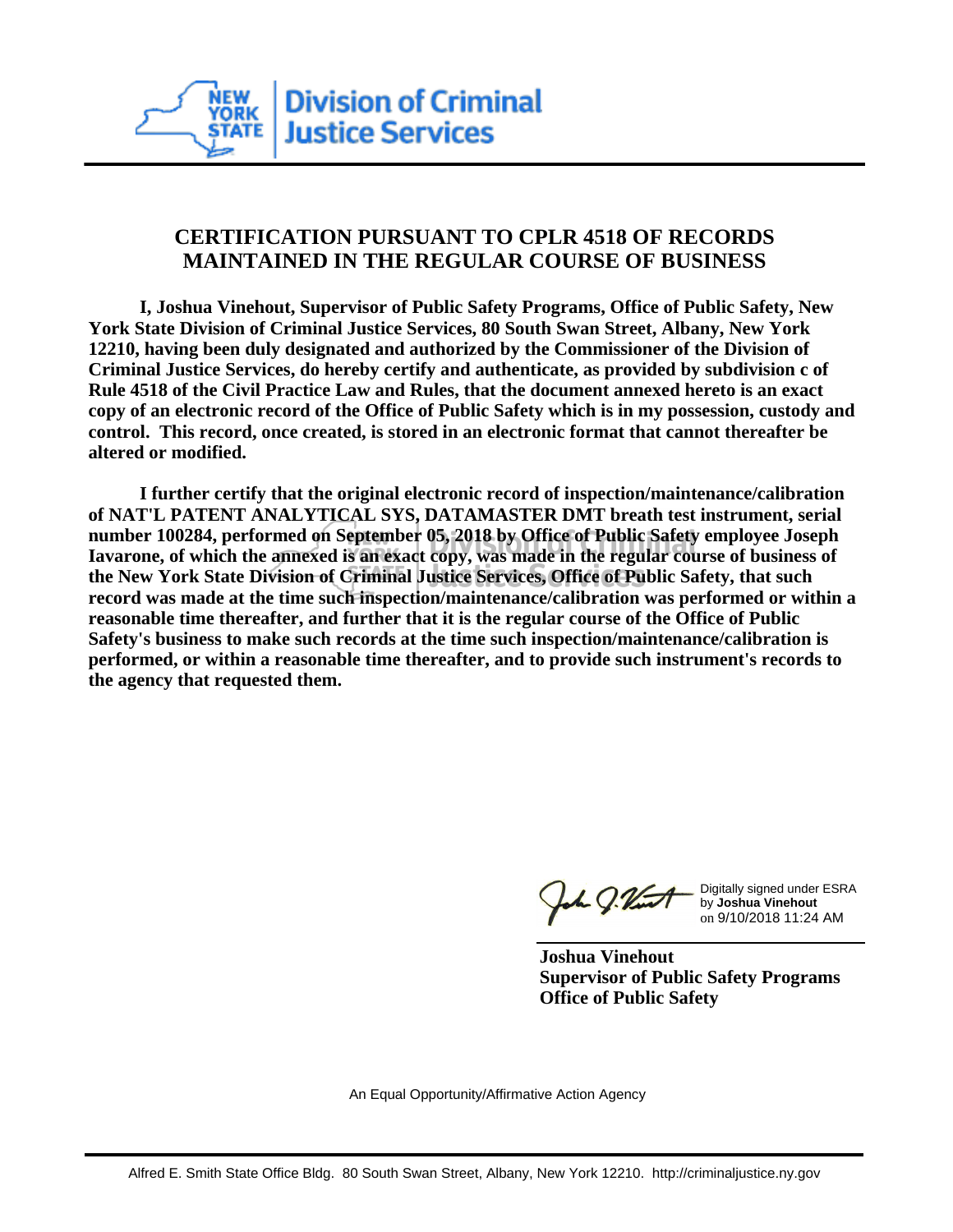## **BREATH TEST INSTRUMENT RECORD OF INSPECTION / MAINTENANCE / CALIBRATION**

**Name of Submitting Agency: Washington County Sheriff`s Dept Manufacturer: NAT'L PATENT ANALYTICAL SYS Model: DATAMASTER DMT Serial Number: 100284 Date: September 05, 2018**

**Reference Solution Standard: 0.10 % at 34.0 degrees centigrade**

**Reference Solution Lot Number: 18170**

| <b>Test No</b> | <b>Test Result</b> | <b>Simulator Temperature</b> |
|----------------|--------------------|------------------------------|
|                | 0.101%             | 34.00 degrees centigrade     |
|                | 0.102%             | 34.00 degrees centigrade     |
|                | 0.100 %            | 34.00 degrees centigrade     |
|                | 0.101 %            | 34.00 degrees centigrade     |

 **I hereby certify that I have performed any necessary maintenance procedures and calibrated NAT'L PATENT ANALYTICAL SYS breath test instrument model DATAMASTER DMT, serial number 100284, and have determined that it is accurate and reliable for the determination of ethyl alcohol in the blood by analysis of the breath. The instrument's test results are recorded above and this instrument satisfies all limits and standards established by the New York State Commissioner of Health as enumerated in Part 59, Subchapter D of Chapter II, TITLE 10 (Health) of the Official Compilation of Codes, Rules and Regulations of the State of New York, (10 NYCRR Part 59) as amended.**

 **I further certify that I made the entries in these records of inspection/maintenance/ calibration at the time that such inspection/maintenance/calibration of the above identified breath test instrument was performed, or within a reasonable time thereafter.**

Performed by:

Digitally signed under ESRA by Joseph Iavarone on 9/5/2018 3:19 PM **\_\_\_\_\_\_\_\_\_\_\_\_\_\_\_\_\_\_\_\_\_\_\_\_\_\_\_\_\_\_\_\_\_\_\_\_**

**Joseph Iavarone Highway Safety Equipment Technician Breath Analysis Operator Permit # 44106** Reviewed by:

Digitally signed under ESRA by Frank Sgarlata on 9/10/2018 9:55 AM

**\_\_\_\_\_\_\_\_\_\_\_\_\_\_\_\_\_\_\_\_\_\_\_\_\_\_\_\_\_\_\_\_\_\_\_\_\_\_\_\_**

**Frank Sgarlata Breath Analysis Technical Supervisor**